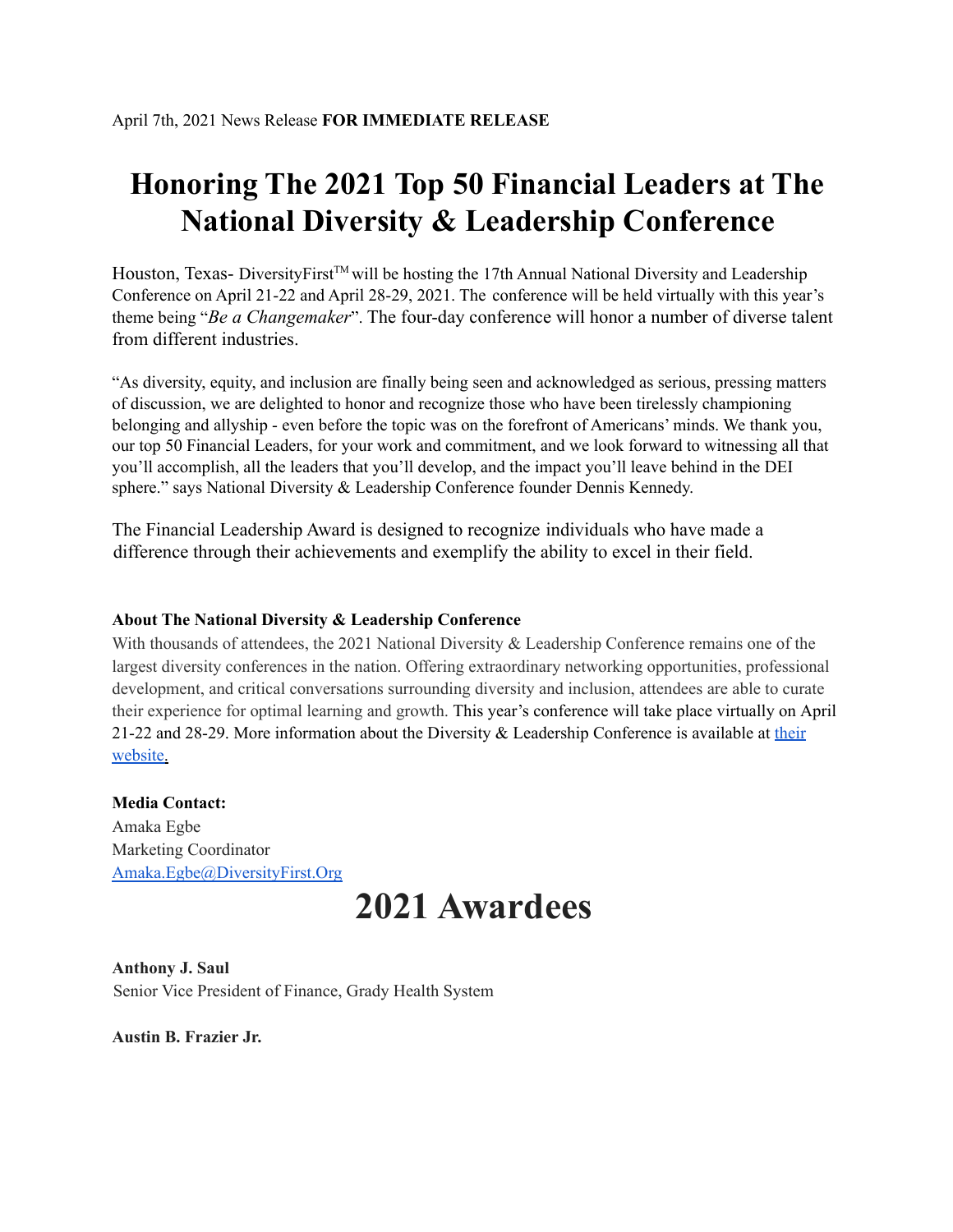Regional Vice President, Finance, Loyola Medical Group Provider Services

**Bhargavi Wadhwa** Vice President, Corporate FP&A and Business Unit Finance, NetApp

**Chantelle Breithaupt** CRO, AspenTech

**Charles Sharp** Vice President, Finance for Dignity Health Management Services Organization

**Courtland Butts** Vice President, Finance, Laboratory Chemicals Division, Thermo Fisher Scientific

**Eric Lenard** Vice President of Finance for Robotics and Digital Solutions, Johnson & Johnson

**Ervin Rodriguez** Vice President, Quality Systems and Data Integrity, GSK

**Jordan Brown** Vice President, 1315 Capital

**Laura Garrison** Vice President of Finance, Lowe's

**Lea Knight** Vice President of Finance, Janssen Supply Chain

**Lisa Haynes** SVP, Chief Financial Officer and Diversity and Inclusion Officer, Mortgage Bankers Association

**Liz Montano** Vice President, Finance and Strategic Planning, Panavision **Makia Young** Vice President, Treasury Sales Officer, Bank of America

**Mary Thomas** Vice President Finance, Paystand